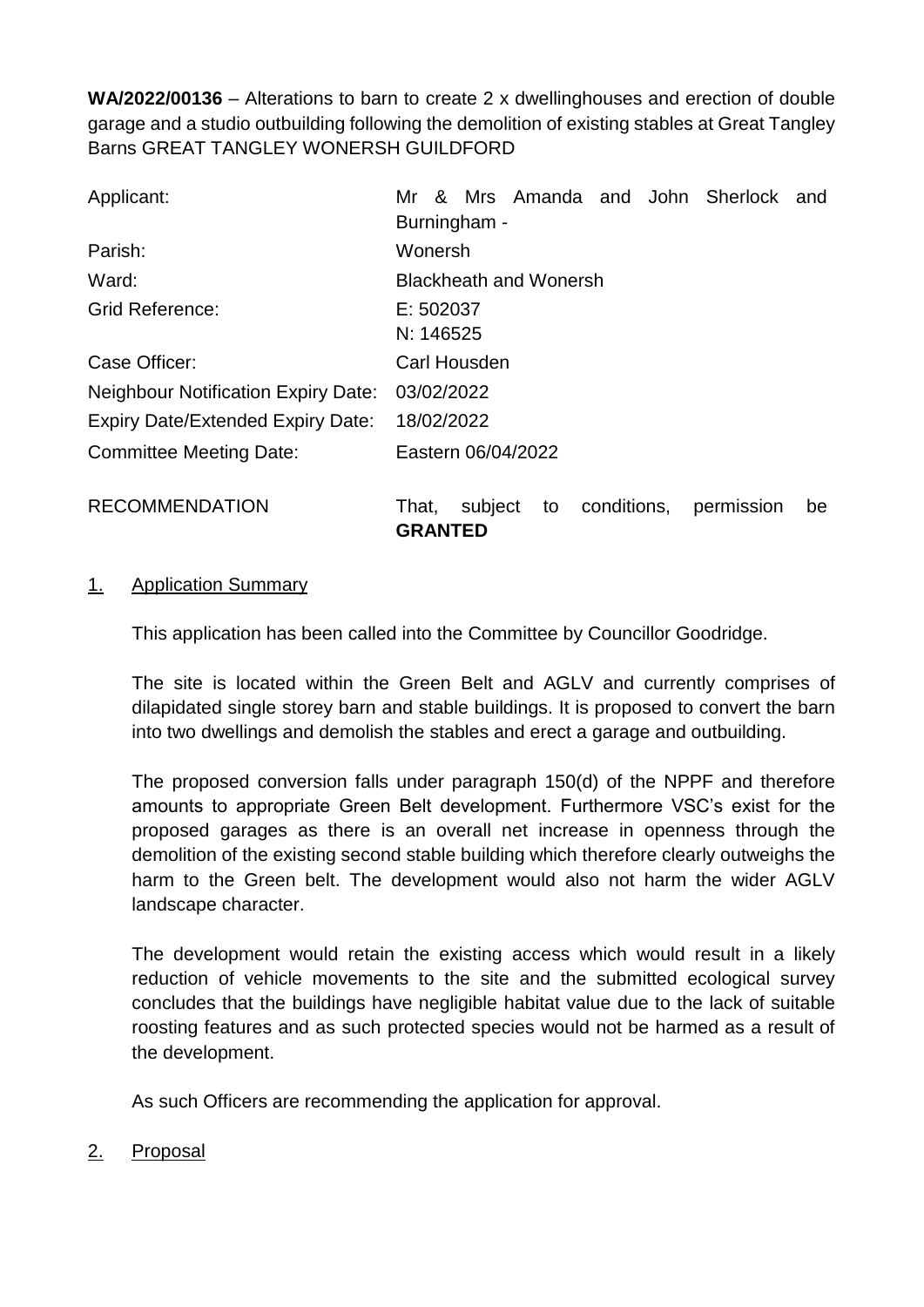Alterations to barn to create two dwellinghouses and erection of double garage and a studio outbuilding following the demolition of existing stables.

3. Relevant Planning History

| WA/2014/1270 (outside of    | of Use<br>Change                                                                                                                                                                                                                                                                                                                                    | of   Full Permission                                           |
|-----------------------------|-----------------------------------------------------------------------------------------------------------------------------------------------------------------------------------------------------------------------------------------------------------------------------------------------------------------------------------------------------|----------------------------------------------------------------|
| the red line located to the | agricultural barns to $4$                                                                                                                                                                                                                                                                                                                           | 05/12/2014                                                     |
| south of the site)          | dwellings (Class<br>C3)<br>including alterations<br>to<br>elevations together with<br>the formation of a new<br>bay/<br>field<br>passing<br>entrance, ancillary parking<br>landscaping<br>and<br>(as<br>amended<br>by<br>plans<br>08/09/2014,<br>received<br>Transport<br><b>Statement</b><br>received 29/10/2014 and<br>plan received 29/10/2014). |                                                                |
| WA/1987/1528                | Outline application for the Refused<br>erection of 3 detached<br>dwellings, following<br>demolition<br>of<br>farm<br>buildings,                                                                                                                                                                                                                     | 25/09/1987                                                     |
| WA/1979/1539                | of<br>agricultural<br>Storage<br>vehicle spares                                                                                                                                                                                                                                                                                                     | Refused<br>07/01/1980<br><b>Appeal Dismissed</b><br>05/01/1981 |

# 4. Relevant Planning Constraints

Green Belt AGLV Thames Basin Heath SPA 7km Buffer Zone Within 9 meters of Gas Pipe Line Bridleway 300

- 5. Relevant Development Plan Policies and Guidance
	- Waverley Borough Local Plan (Part 1): Strategic policies and sites (adopted February 2018): SP1, SP2, TD1, NE1, NE3, RE2, RE3, HA1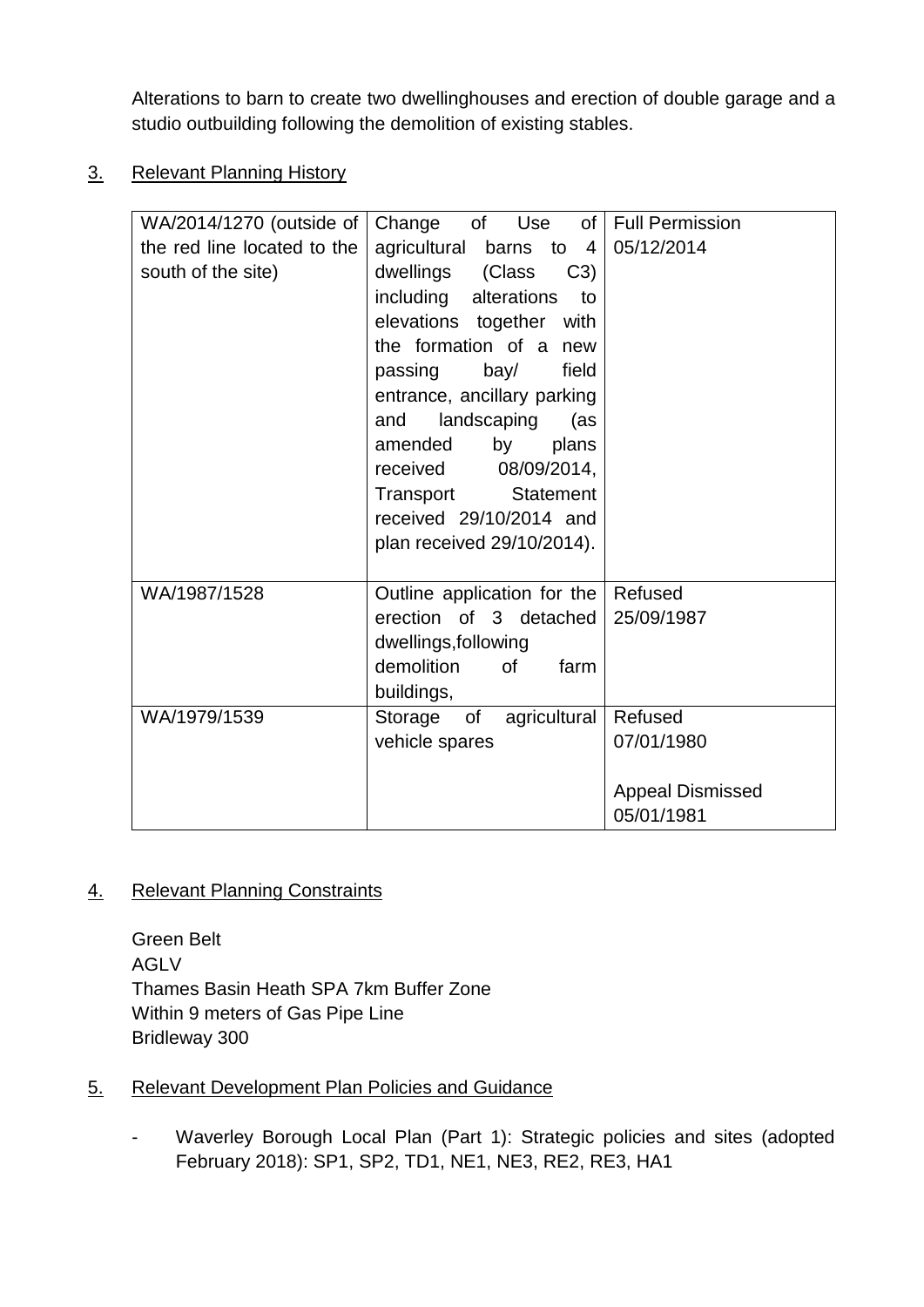- Waverley Borough Local Plan 2002 (retained policies February 2018): D1, D4, RD7, RD9, HE3
- South East Plan: Saved policy NRM6

Other guidance:

- The National Planning Policy Framework 2021 (NPPF)
- The National Planning Practice Guidance 2014 (NPPG)
- Residential Extensions Supplementary Planning Document 2010 (SPD)
- Council's Parking Guidelines (2013)
- Surrey Vehicular and Cycle Parking Guidance (2018)
- Surrey Hills AONB Management Plan (2020-2025)
- Wonersh Design Statement (2007)
- National Design Guide (2019)

# 6. Consultations and Town/Parish Council Comments

| Wonersh<br>Parish<br>Council                                         |         | The Committee expressed concerns regarding the lack of<br>evidence that a change of use is justified and argued that<br>should the change of use, from agricultural to domestic, be<br>approved, this encroaches on the green belt.<br>Should properties be approved at this location, the<br>Committee welcomed the introduction of smaller properties<br>in the parish and requested that conditions restricting<br>further construction generally and also in relation to<br>agricultural, equestrian and related needs, be placed on<br>this. They also expressed concerns on the impact on the |  |
|----------------------------------------------------------------------|---------|-----------------------------------------------------------------------------------------------------------------------------------------------------------------------------------------------------------------------------------------------------------------------------------------------------------------------------------------------------------------------------------------------------------------------------------------------------------------------------------------------------------------------------------------------------------------------------------------------------|--|
|                                                                      |         | Bridleway in terms of access and maintenance, during<br>construction and beyond.                                                                                                                                                                                                                                                                                                                                                                                                                                                                                                                    |  |
| County<br>Authority                                                  | Highway | Requires further information.                                                                                                                                                                                                                                                                                                                                                                                                                                                                                                                                                                       |  |
| Health<br>and<br><b>Executive</b>                                    | Safety  | Standing advice.                                                                                                                                                                                                                                                                                                                                                                                                                                                                                                                                                                                    |  |
| <b>Surrey County Council</b><br>Countryside<br><b>Access Officer</b> | and     | No objection.                                                                                                                                                                                                                                                                                                                                                                                                                                                                                                                                                                                       |  |

# 7. Representations

8 letters have been received raising objection on the following grounds:

- Increase in traffic on the bridleway.
- Impact on the egress from Tangley Mead.
- Increased upkeep costs of the track.
- Loss of privacy to Great Tangley Manor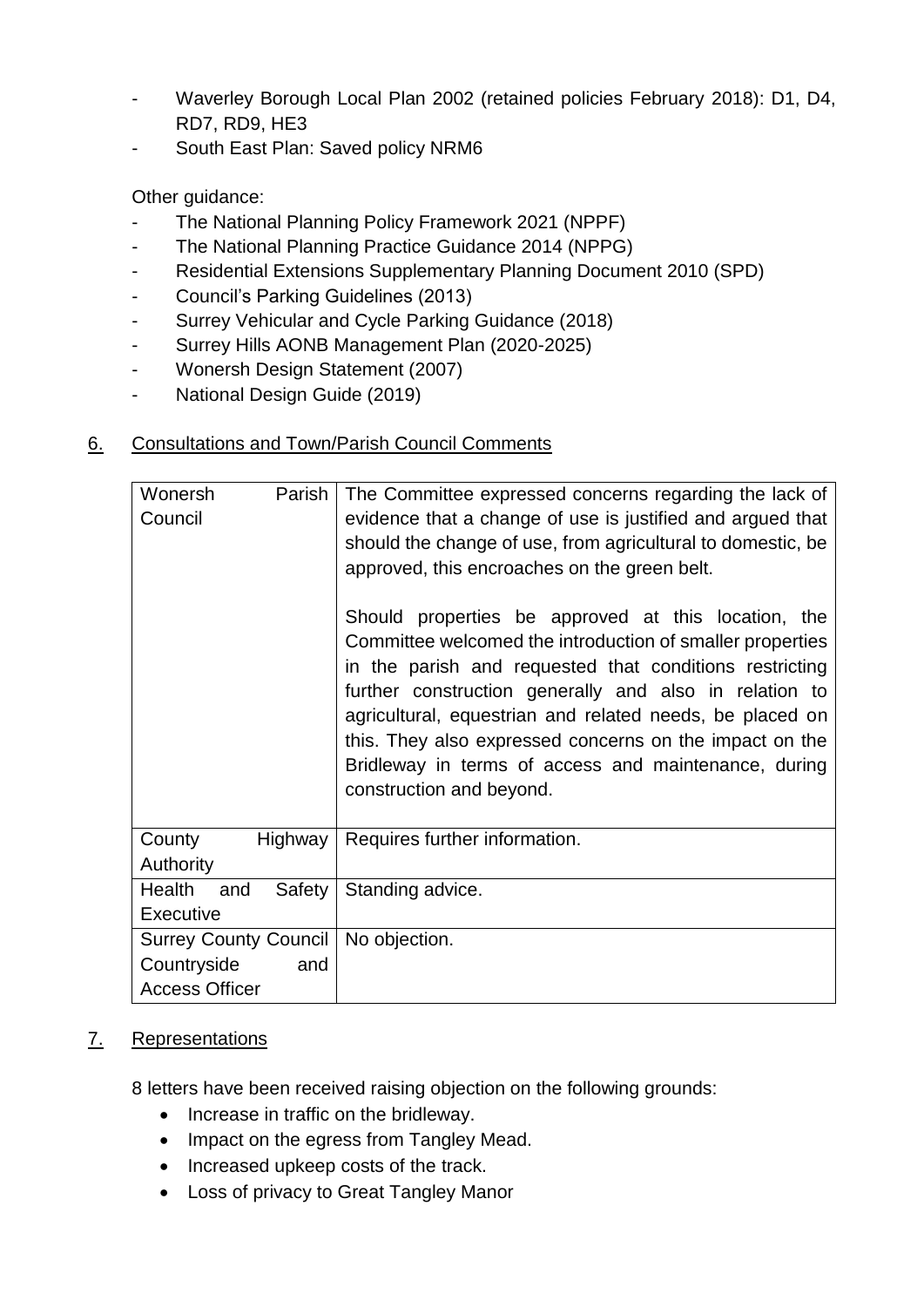- Concerns over contamination from the development into the wider area.
- Not in keeping with the rural location in the AGLV and potential AONB site.
- Concerns over noise from air source heat pumps.
- No drainage details proposed.
- Additional noise and disturbance.
- Entrance for plot 2 is opposite farm's access.
- Concern about light pollution.
- Bridleway merges with road owned by Agrima (farm business opposite the site). the applicant does not have right of way over this.

#### 8. Principle of Development

Retained policy RD7 of the Local Plan 2002 states that the re-use and adaptation of all buildings in rural areas will be permitted where:-

(a) the building is capable of retention/reuse without substantial reconstruction or enlargement and the proposed use would not detract from the appearance or character of the existing building;

(b) the building to be retained is in keeping with its surroundings and does not detract from the character or appearance of the area by reason of its form, bulk or general design;

(c) the proposed development will not introduce an activity which will adversely affect the character or amenities of the area;

(d) the proposed development will not be materially detrimental to the amenities or privacy of nearby properties;

(e) the introduction of a new retail, leisure or other commercial use would not be on such a scale as to prejudice the vitality of a nearby town or village

(f) the amount of traffic likely to be generated would not prejudice highway safety or cause significant harm to the environmental character of country roads; and (g) satisfactory vehicular access can be achieved.

Each relevant criteria will be addressed throughout the report.

# 9. Is the Proposed Dwelling Isolated?

Policy SP2 of the Local Plan (Part 1) 2018 states that development will be focused at the four main settlements with limited levels of development in/around smaller villages.

Paragraph 80 the NPPF 2021 states that Local planning authorities should avoid new isolated homes in the countryside unless there are special circumstances.

In considering whether a development is isolated in context with paragraph 80 of the NPPF 2021, the Council have had regard to the Court of Appeal judgement regarding the interpretation of what might be 'isolated'. Officers' are mindful of the recent appeal in Braintree, where the definition of an 'isolated home' was brought into question. Mrs Justice Lang agreed with the defendants in that the definition should be taken as that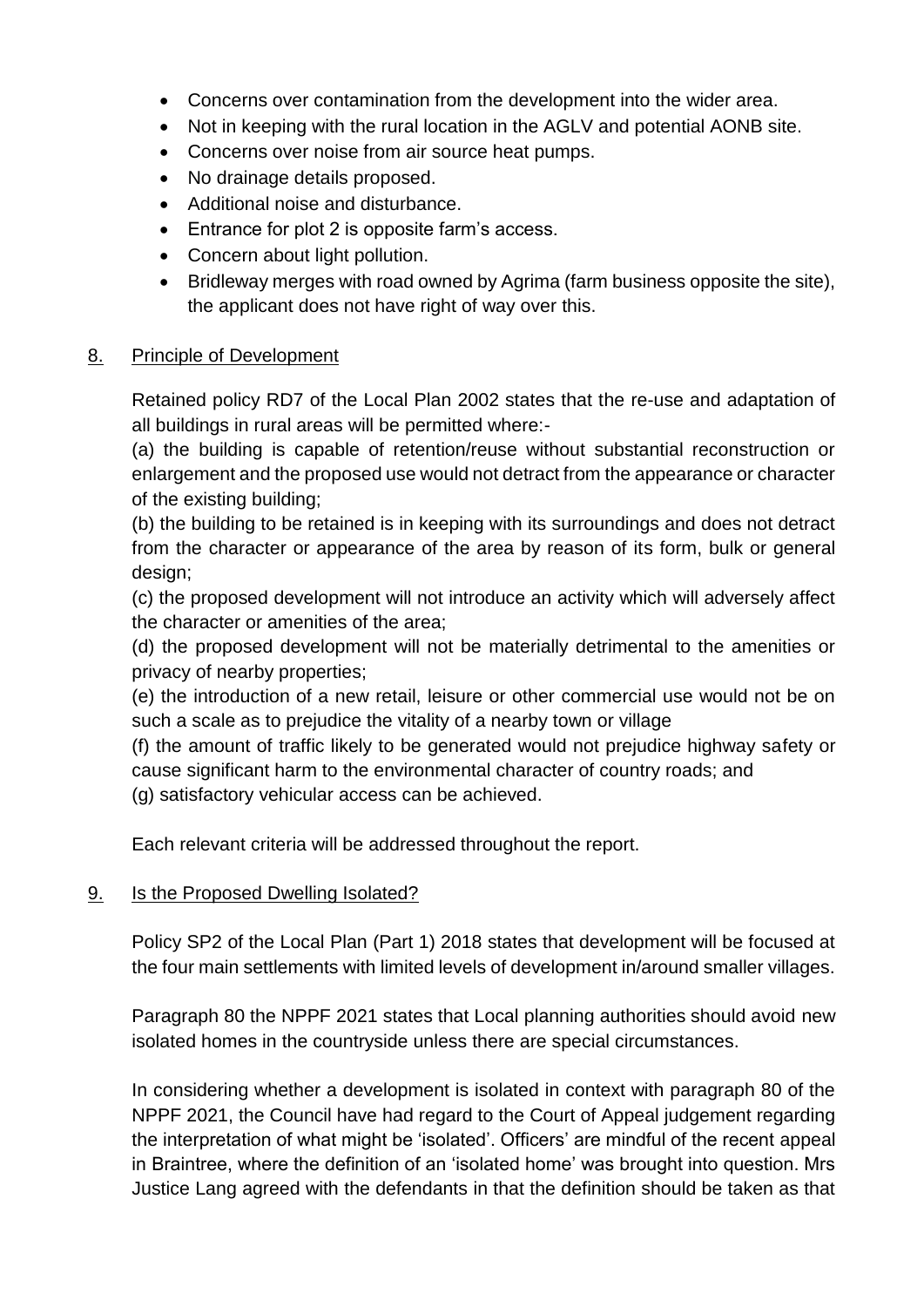stated in the Oxford Concise English Dictionary; "far away from other places, buildings or people, remote" rather than "homes which were remote from services and facilities". This indicates that close proximity to transport links would not mean a dwelling is not isolated.

In this case the proposed dwellings would be situated within a cluster of dwellings and as such would not be isolated. It therefore is not necessary to engage paragraph 80.

# 10. Is the Proposed Dwelling in a Sustainable Location?

The site would be situated outside of a defined settlement.

Officers have regard for the Guidelines for Providing for Journeys on Foot by The Institution of Highways and Transportation (2000) which suggests that a 2km/25minute walk is the most people are likely to do for their day to day needs without taking the car. The nearest facilities providing day to day needs for the site would be in Wonersh 1.6km away and in Shalford 2.2km away. As such it is considered that the location would not be an unsustainable and car dependent location.

# 11. Loss of Existing Agricultural Use

Retained Policy RD9 states that development will not be permitted which would result in the loss or alienation of the best and most versatile agricultural land unless it can be demonstrated to the satisfaction of the Local Planning Authority that there is a strong case for development on a particular site which overrides the need to protect such land. In cases where land is in ALC grades 1, 2 and 3a, and there is a choice between sites of different grades, development should be on the lowest grade of land available.

On all grades of agricultural land, development will not be permitted which would result in the fragmentation of agricultural or horticultural holdings so as to seriously undermine the economic viability of the remaining holding.

It is clear from the site visit that the site no longer functions as an agricultural unit. As such the loss of these agricultural buildings would not result in fragmentation or undermine the economic viability of a holding

# 12. Impact on Nearby Heritage Assets

# **Identified Assets:**

- Great Tangley Manor & Great Tangley Manor West Grade I
- Wall to South East of Great Tangley Manor Grade II
- South barn, North barn and attached stabling and former farm building Grade II.

At the time of writing the report the Council's Conservation Officers formal comments had not been received, however they had informally identified no harm to the setting of the heritage assets.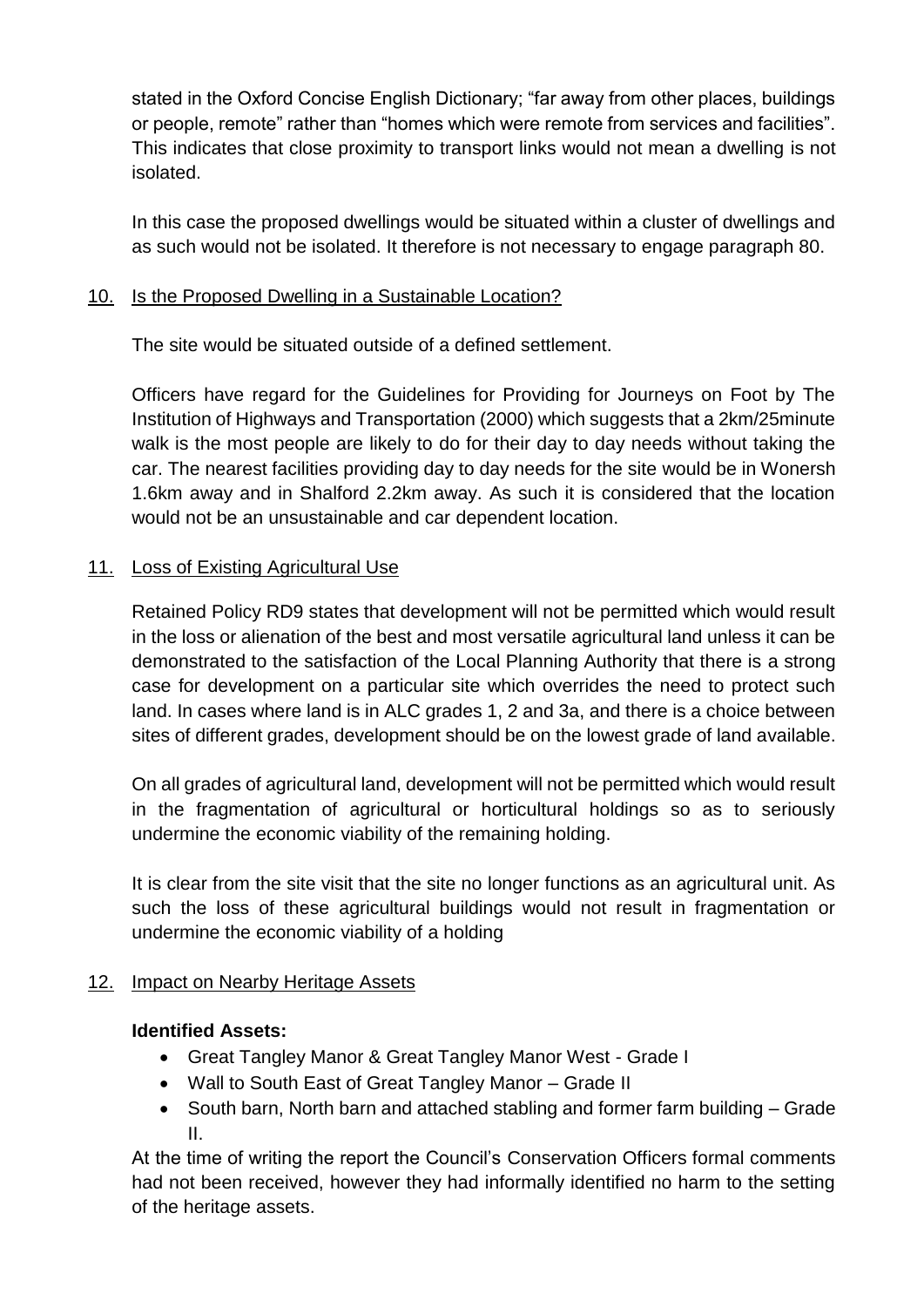#### **Significance**

Great Tangley Manor is significant because it is a fifteenth century, medieval moated manor house with extensions by the renowned nineteenth century architect, Philip Webb. Great Tangley Manor Barns were built in the mid to late 16th century. Their significance lies in the formation of the farm complex which is located at a distance from the principal dwelling. The separation illustrates a further complex type which is significant for the appreciation of the historic farming practice. The survival of much of the historic fabric is significant in illustrating the timber framing tradition.

#### **Assessment**

The Council's Heritage Officer has assessed the application and identified no harm to the heritage assets owing to the distance and vegetation between the application site and the listed buildings meaning the proposed works are unlikely to be visible or affect the significance.

In light of the above, the proposal would preserve the special interest and setting of the Listed Buildings and would not harm its significance. As no harm has been identified, it is not necessary to weigh up the public benefits against any identified harm. The proposal would therefore be in accordance with Section 66 of the Planning (Listed Buildings and Conservation Areas Act 1990, Policy HA1 of the Local Plan (Part 1) 2018 and retained Policies HE3 of the Local Plan 2002.

# 13. Impact on the Green Belt

Paragraph 150(d) of the NPPF identifies that the re-use of buildings provided that the buildings are of permanent and substantial construction and the development does not harm openness or conflict with the purposes of including land within the Green Belt is appropriate Green Belt development.

A structural report by AND Design Ltd, identifies that the existing barn is capable of conversion without the need for reconstruction and is of permanent and substantial construction. Whilst the reuse of the building would require the western open side of the barn to have a wall constructed, this would have no material additional impact on the Green Belt compared to the existing building. As such officers consider that the conversion of the barn would comply with paragraph 150(d) of the NPPF and would be appropriate Green Belt development.

The erection of the garage and outbuilding however would not meet any of the exceptions listed in sections 149 and 150 of the NPPF. As such they would be inappropriate Green Belt development that by definition is harmful to openness. Inappropriate Green Belt development should only be granted in very special circumstances which will be discussed later in the report.

# 14. Design and impact on visual amenity and the AGLV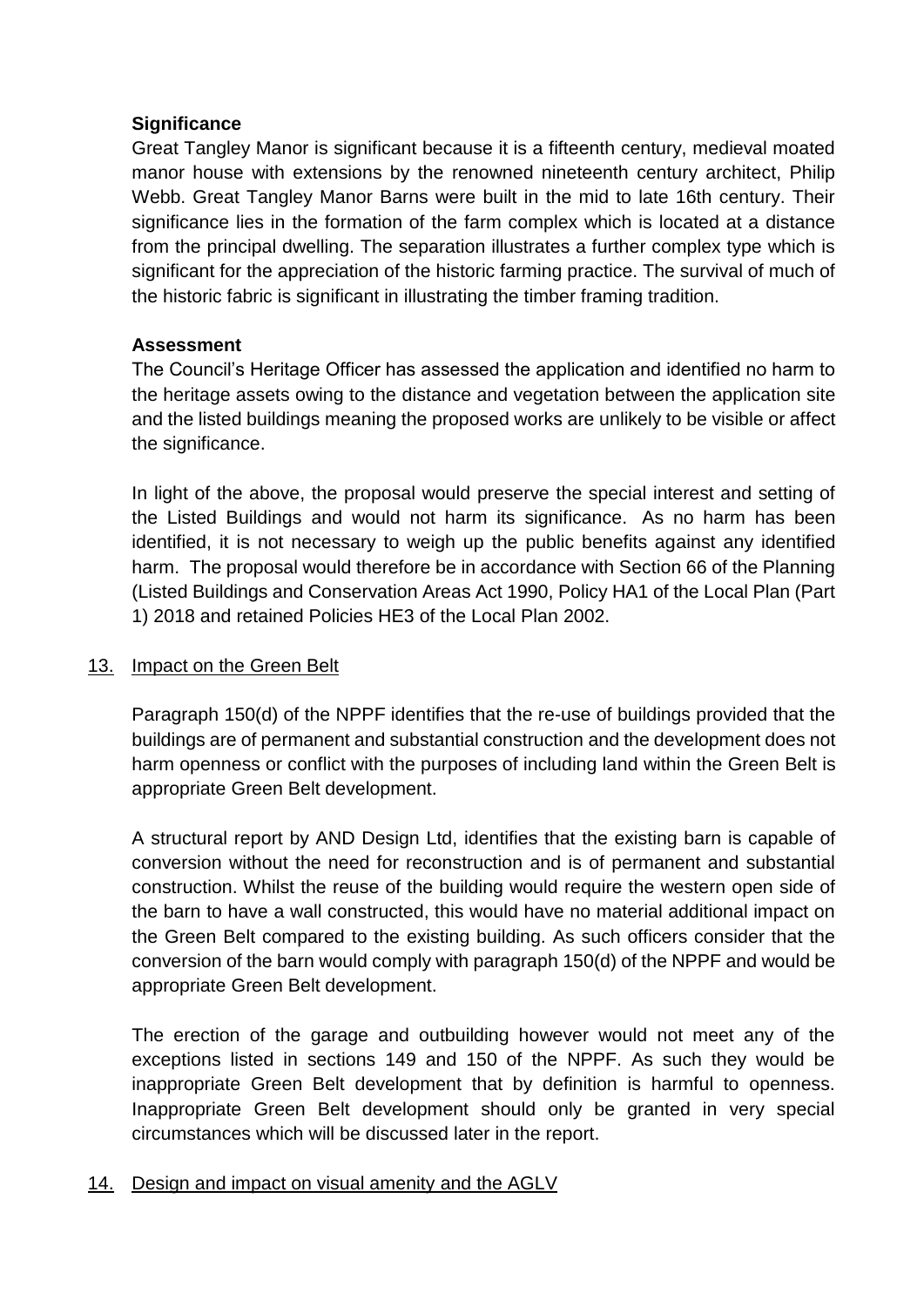Whilst the development would domesticate an existing agricultural area, this would not be out of keeping in the wider AGLV landscape owing to the residential development situated to the south of the site. Furthermore, the barn would be reused using appropriate materials that would retain some of the agricultural appearance. The development would also not result in overdevelopment to the site itself.

The proposal would therefore accord with Policy TD1 of the Local Plan Part 1 2018, retained Policies D1 and D4 of the Local Plan 2002 and the Residential Extensions SPD.

# 15. Impact on residential amenity

Due to the single storey stature of the buildings, the new habitable areas would not result in any materially harmful overlooking to nearby neighbours. Furthermore, the introduction of two residential units at the site would not give rise to any materially harmful noise or other nuisance.

The proposed development would not result in harm to the residential amenity of neighbouring properties in accordance with Policy TD1 of the Local Plan Part 1 2018, retained Policies D1 and D4 of the Local Plan 2002 and the Residential Extensions SPD.

# 16. Effect on Thames Basin Heaths SPA

The site is located within the Thames Basin Heaths SPA 7km Buffer Zone. The proposal would result in an increase in people permanently on the site. However, due to the availability of alternative recreational opportunities within the area, which could divert residents from use of the SPA, the proposal would not have a likely significant effect upon the integrity of the SPAs in accordance with Policy NE1 of the Local Plan (Part 1) 2018. An appropriate assessment is not therefore required.

# 17. Biodiversity and compliance with Habitat Regulations 2017

A Preliminary Roost Assessment (PRA) by Arbtech was submitted in support of the development. This identifies that the buildings on the site have a negligible habitat value due to the lack of suitable roosting features for both crevice-dwelling and voiddwelling bat species.

Officers therefore are satisfied that protected species would not be harmed as a result of the proposed development.

# 18. Access and Parking

An existing access is to be reused, whilst a historic access is to be reinstated. The County Highway Authority was consulted and required a visibility splay for the access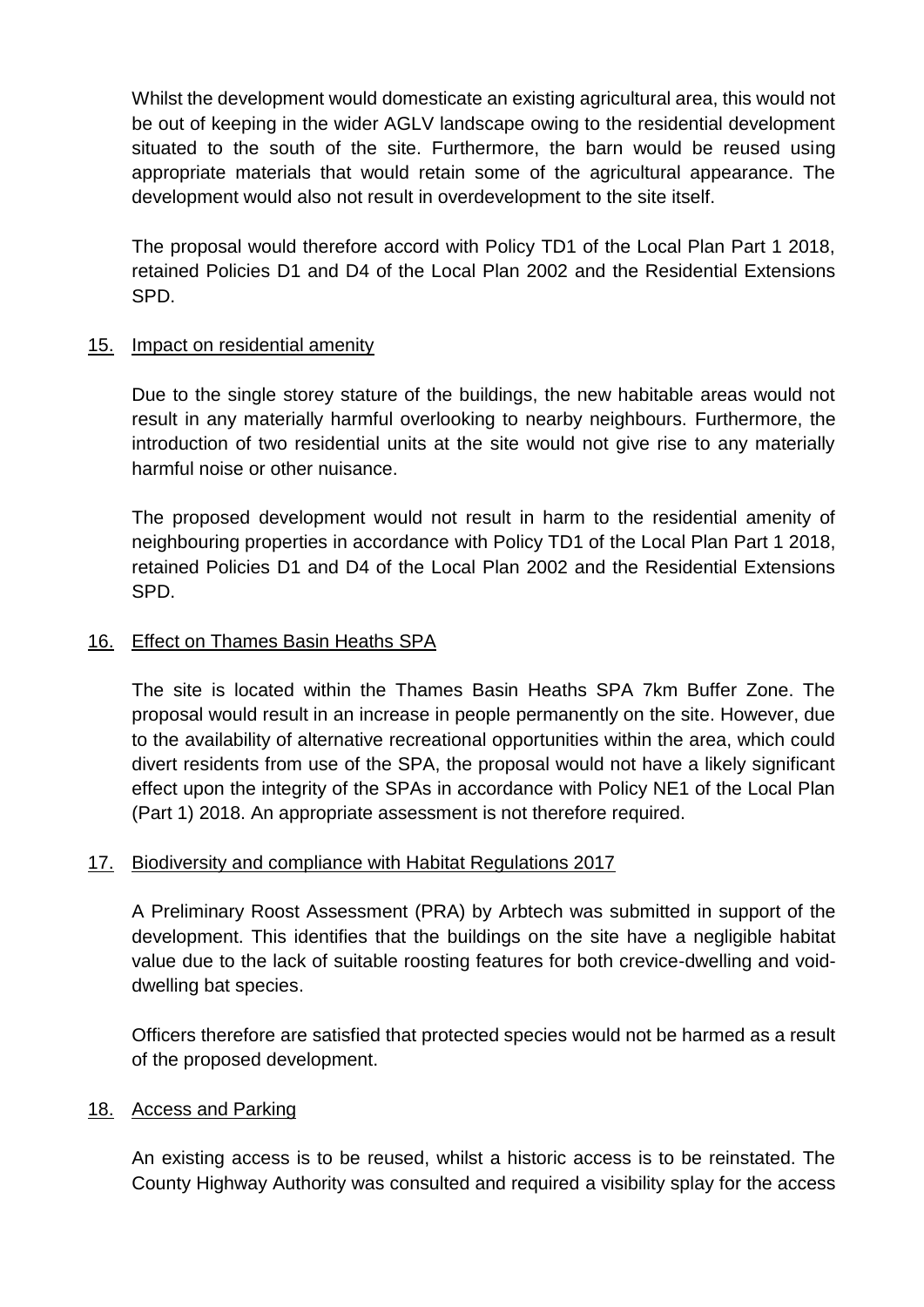to be reinstated. At the time of writing the report this had not been provided but a full update will be provided to the Committee prior to the meeting.

Furthermore whilst the site is accessed by a Bridleway, the County Rights of Way department raised no objection to the development.

#### 19. Parking

Both dwellings are designated two parking spaces on the submitted proposed plans. This would fall slightly short of the 2.5 space requirement of the Council's parking guidelines (2013). However as each dwelling has sufficient additional hardstanding to accommodate an additional 0.5 spaces Officers would raise no concern over the parking provision.

# 20. Very Special Circumstances

It has been identified that the erection of a garage and outbuilding would be inappropriate Green Belt development. Inappropriate Green Belt development should only be granted in very special circumstances which should clearly outweigh the identified harm.

The proposal involves the demolition of a large stable building with a floor area of approximately 157m<sup>2</sup>. The proposed garage and studio have floor areas of 42m<sup>2</sup> and  $29m^2$  respectively for a total of  $71m^2$ . This would result in a significant increase in openness compared to the existing situation which would be beneficial to the openness of the Green Belt. Officers are therefore satisfied that the improvement to openness would amount to very special circumstances.

# 21. Conclusion

The planning balance assessment concludes that the proposal is in accordance with the Development Plan, as such, planning permission is recommended for approval.

# **Recommendation**

That permission be GRANTED subject to the following conditions:

1. Condition:

The plan numbers to which this permission relates are RB/MJ: PL01A, PL02, PL03, PL04, PL05, PL06. The development shall be carried out in accordance with the approved plans. No material variation from these plans shall take place unless otherwise first agreed in writing with the Local Planning Authority.

Reason: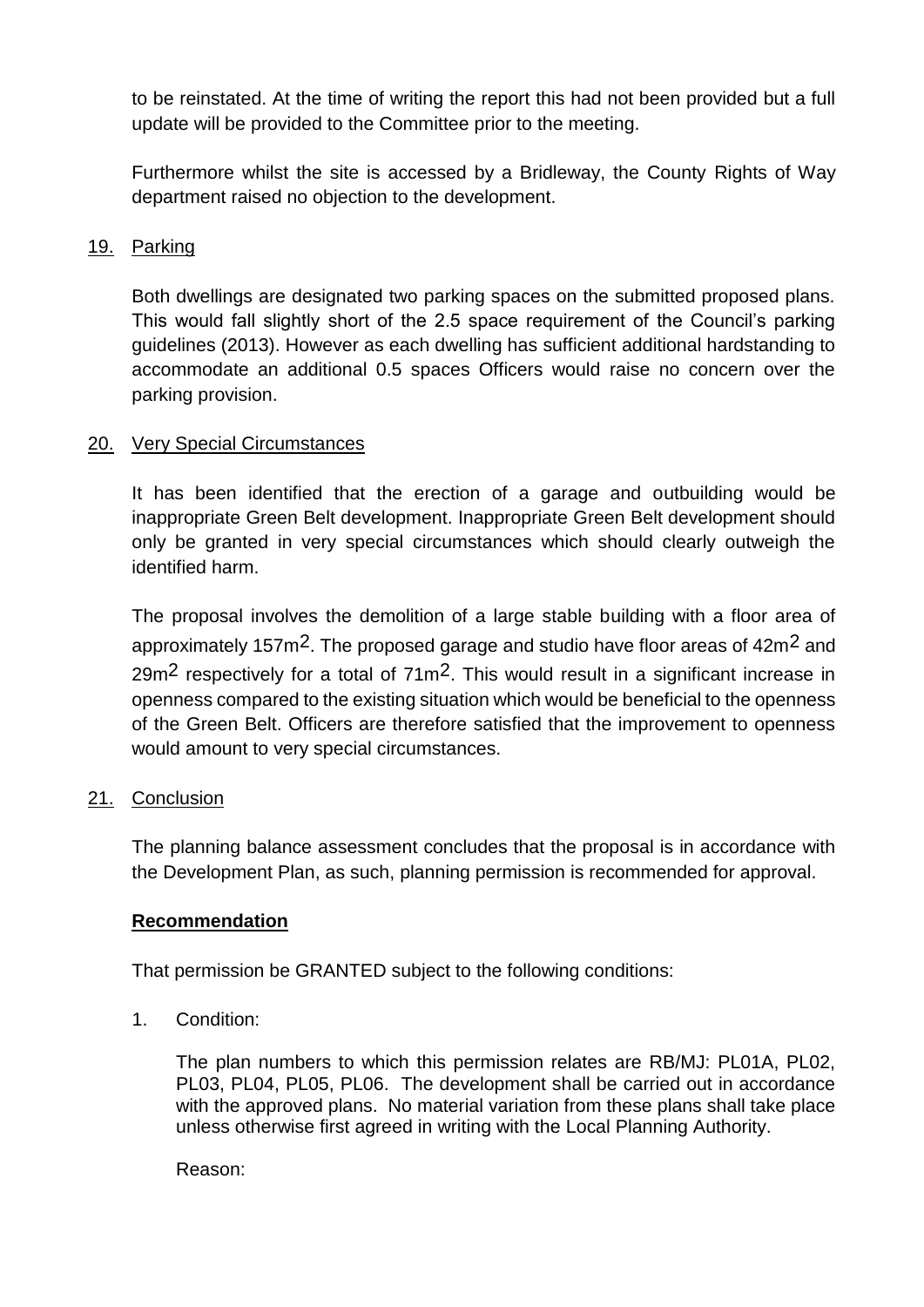In order that the development hereby permitted shall be fully implemented in complete accordance with the approved plans and to accord with Policy TD1 of the Local Plan 2018 (Part 1) and retained Policies D1 and D4 of the Local Plan 2002.

2. Condition:

No variation of the type and colour of the external materials to be used in the construction of the development as shown on the approved deposited plan shall be made without the prior written consent of the Local Planning Authority.

#### Reason:

In the interest of the character and amenity of the area in accordance with Policy TD1 of the Local Plan 2018 (Part 1) and retained Policies D1 and D4 of the Local Plan 2002.

3. Condition:

The measured sound pressure level of the noise emitted from the proposed air source heat pump shall not exceed 42dB LAeq, 5mins. The level shall be determined externally at a position one metre from the centre point of any exterior door or window to a habitable room of the nearest noise sensitive premises.

#### Reason:

Having regard to the relationship with neighbouring properties and to accord with Policy TD1 of the Local Plan Part 1 2018 and Retained Policies D1 and D4 of the Waverley Borough Local Plan 2002.

4. Condition:

The development hereby approved shall not be first occupied unless and until space has been laid out within the site in accordance with the approved plans Drawing No. RB/MJ/PL05 for vehicles to be parked and to turn so that they may enter and leave the site in forward gear. Thereafter the parking and turning areas shall be retained and maintained for their designated purpose.

#### Reason:

In order that the development should not prejudice highway safety nor cause inconvenience to other highway users in accordance with Policy ST1 of the Local Plan 2018, retained Policy D4 of the Local Plan 2002 and the NPPF 2021

5. Condition:

The development hereby approved shall not be first occupied unless and until the following facilities have been provided in accordance with the approved plans Drawing No. RB/MJ/PL05 for the secure parking of bicycles within the development site. Thereafter the parking for bicycles shall be retained and maintained for their designated purposes.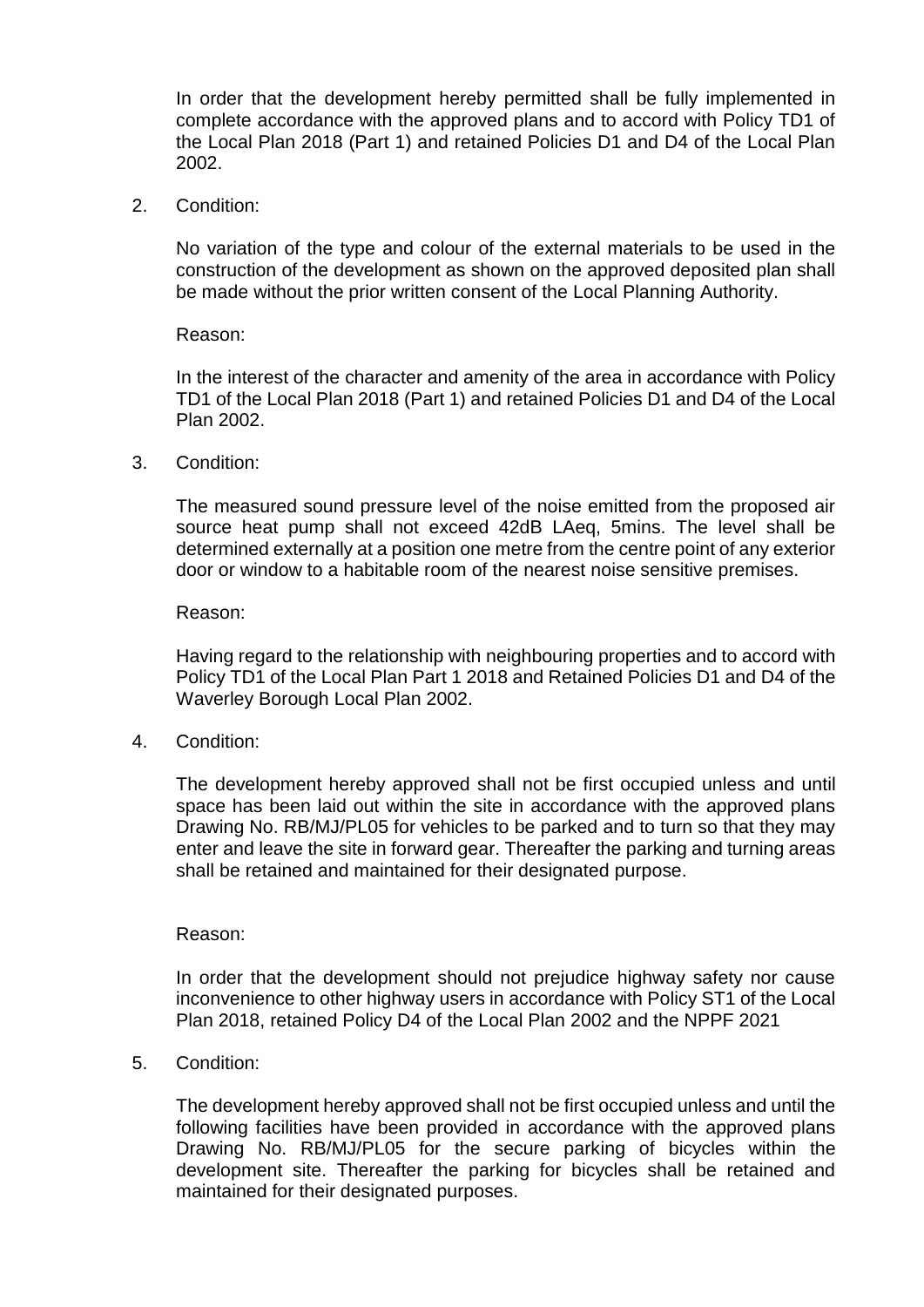#### Reason:

In order that the development should not prejudice highway safety nor cause inconvenience to other highway users in accordance with Policy ST1 of the Local Plan 2018, retained Policy D4 of the Local Plan 2002 and the NPPF 2021.

6. Condition:

No development shall commence until a Construction Transport Management Plan, to include details of:

- (a) parking for vehicles of site personnel, operatives and visitors
- (b) loading and unloading of plant and materials
- (c) storage of plant and materials
- (d) measures to prevent the deposit of materials on the highway

has been submitted to and approved in writing by the Local Planning Authority. Only the approved details shall be implemented during the construction of the development.

Reason:

In order that the development should not prejudice highway safety nor cause inconvenience to other highway users in accordance with Policy ST1 of the Local Plan 2018, retained Policy D4 of the Local Plan 2002 and the NPPF 2021.

7. Condition:

The use of the site shall not commence until details of a management plan for the storage of food and bedding and the disposal of manure and waste has been provided and approved in writing by the Local Planning Authority. Thereafter the development shall be implemented in strict accordance with the approved details and no variation shall be permitted without the prior written consent of the Local Planning authority.

Reason:

To ensure a sustainable construction, in accordance with Policy ST1 of the Local Plan 2018.

#### **Informatives:**

1. Community Infrastructure Levy (CIL)- - The development hereby permitted is CIL liable. - - 'CIL Form 6: Commencement Notice' must be received by the Council prior to the commencement of development. Commencement of development is